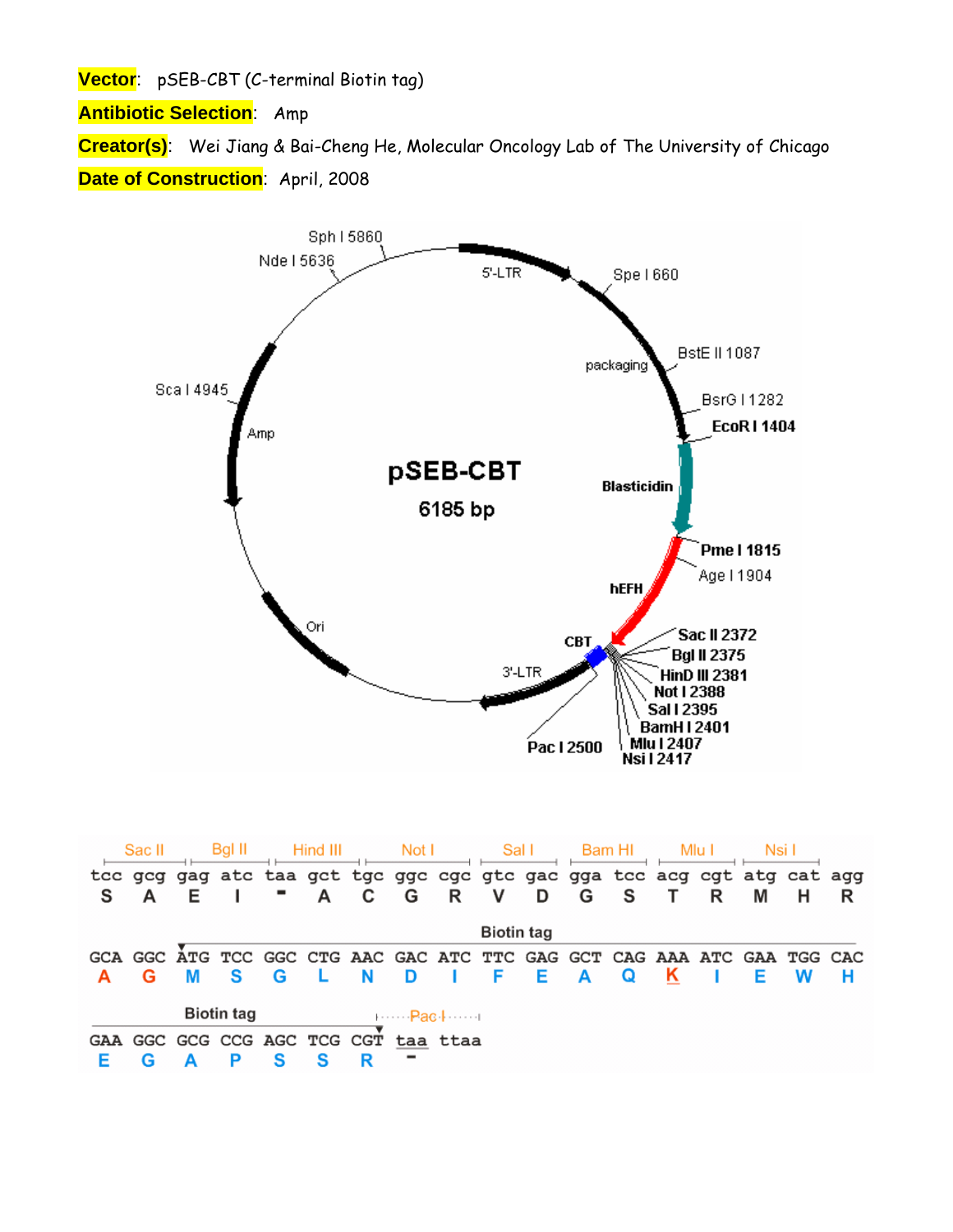## **pSEB-CBT (human EF1a/HLTV hybrid promoter) Full-Length Sequence**

TGAAAGACCC CACCTGTAGG TTTGGCAAGC TAGCTTAAGT AACGCCATTT TGCAAGGCATGGAAAATACATAACTGAGAA TAGAGAAGTT AGATCAAGG TTAGGAACAGAGAGACAGCAGAATATGGGCCAAACAGGATATCTGTGGTAAGCAGTTCCTCCCCGGCTCAGGGCCAAGAACAGATGGTCCCCAGATGCGGTCCCGC CCTCAGCAGTTTCTAGAGAACCATCAGATGTTTCCAGGGTGCCCCAAGGACCTGAAATGACCCTGTGCCTTATTTGAACTAACCAATCAGTTCGCTTCTCGCTTCT GTTCGCGCGCTTCTGCTCCCCGAGCTCAATAAAAGAGCCCACAACCCCTCACTCGGCGCGCCAGTCCTCCGATAGACTGCGTCGCCCGGGTACCCGTATTCCCAAT AAAGCCTCTTG CTGTTTGCAT CCGAATCGTG GACTCGCTGA TCCTTGGGAG GGTCTCCTCAGATTGATTGACTGCCCACCTCGGGGGTCTTTCATTTGGAG GTTCCACCGA GATTTGGAGACCCCTGCCCA GGGACCACCGACCCCCCCGC CGGGAGGTAA GCTGGCCAGC GGTCGTTTCGTGTCTGTCTC TGTCTTTGTG CGTGTTTGTGCCGGCATCTAATGTTTGCGCCTGCGTCTGTACTAGTTAGCTAACTAGCTCTGTATCTGGCGGACCCGTGGTGGAACTGACGAGTTCTGAACACCCG GCCG CAACCCTGGG AGACGTCCCAGGGACTTTGGGGGCCGTTTTTGTGGCCCGACCTGAGGAAGGGAGTCGATGTGGAATCCGACCCCGTCAGGATATGTGGTT CTGGTAGGAGACGAGAACCT AAAACAGTTC CCGCCTCCGT CTGAATTTTTGCTTTCGGTT TGGAACCGAAGCCGCGCGTC TTGTCTGCTG CAGCGCTGCA GCATCGTTCT GTGTTGTCTC TGTCTGACTGTGTTTCTGTA TTTGTCTGAA AATTAGGGCC AGACTGTTAC CACTCCCTTAAGTTTGACCTTAGGTCACTG GAAAGATGTCGAGCGGATCG CTCACAACCA GTCGGTAGAT GTCAAGAAGAGACGTTGGGT TACCTTCTGC TCTGCAGAAT GGCCAACCTTTAACGTCGGA TGGCCGCGAGACGGCACCTT TAACCGAGAC CTCATCACCC AGGTTAAGAT CAAGGTCTTT TCACCTGGCCCGCATGGACA CCCAGACCAGGTCCCCTACA TCGTGACCTG GGAAGCCTTG GCTTTTGACCCCCCTCCCTG GGTCAAGCCCTTTGTACACC CTAAGCCTCC GCCTCCTCTT CCTCCATCCGCCCCGTCTCT CCCCCTTGAACCTCCTCGTTCGACCCCGCCTCGATCCTCCCTTTATCCAGCCCTCACTCCTTCTCTAGGCGCCG**GAATTC**ACCATGGCCAAGCCTTTGTCTCAAGA AGAATCCACCCTCATTGAAAGAGCAACGGCTACAATCAACAGCATCCCCATCTCTGAAGACTACAGCGTCGCCAGCGCAGCTCTCTCTAGCGACGGCCGCATCTTC ACTGGTGTCAATGTATATCATTTTACTGGGGGACCTTGTGCAGAACTCGTGGTGCTGGGCACTGCTGCTGCTGCGGCAGCTGGCAACCTGACTTGTATCGTCGCGA TCGGAAATGAGAACAGGGGCATCTTGAGCCCCTGCGGACGGTGCCGACAGGTGCTTCTCGATCTGCATCCTGGGATCAAAGCCATAGTGAAGGACAGTGATGGACA GCCGACGGCAGTTGGGATTCGTGAATTGCTGCCCTCTGGTTATGTGTGGGAGGGCtaa**gtttaaacatgcag**CGCTCCGGTGCCCGTCAGTGGGCAGAGCGCACAT CGCCCACAGTCCCCGAGAAGTTGGGGGGAGGGGTCGGCAATTGAACCGGTGCCTAGAGAAGGTGGCGCGGGGTAAACTGGGAAAGTGATGTCGTGTACTGGCTCCG CCTTTTTCCCGAGGGTGGGGGAGAACCGTATATAAGTGCAGTAGTCGCCGTGAACGTTCTTTTTCGCAACGGGTTTGCCGCCAGAACACAGCTGAAGCTAGCTTCG AGGGGCTCGCATCTCTCCTTCACGCGCCCGCCGCCCTACCTGAGGCCGCCATCCACGCCGGTTGAGTCGCGTTCTGCCGCCTCCCGCCTGTGGTGCCTCCTGAACT GCGTCCGCCGTCTAGGTAAGTTTAAAGCTCAGGTCGAGACCGGGCCTTTGTCCGGCGCTCCCTTGGAGCCTACCTAGACTCAGCCGGCTCTCCACGCTTTGCCTGA CCCTGCTTGCTCAACTCTACGTCTTTGTTTCGTTTTCTGTTCTGCGCCGTTACAGATCCAAGCTGTGACCGGCGCCTAC **atcgat ccgcgg AGAtctaagctt gcgg ccg cgt cga cgg atc cA CGC GT atgcat AGG** GCAGGC ATG TCC GGC CTG AAC GAC ATC TTC GAG GCT

CAG AAA ATC GAA TGG CAC GAA GGC GCG CCG AGC TCG CGT TAATTAA

**CGAT**AAAATAAAAGATTTTATTTAGTCTCCAGAAAAAGGGGGGAATGAAAGACCCCACCTGTAGGTTTGGCAAGCTAGCTTAAGTAACGCCATTTTGCAAGGCATG GAAAATACATAACTGAGAATAGAGAAGTTCAGATCAAGGTTAGGAACAGAGAGACAGCAGAATATGGGCCAAACAGGATATCTGTGGTAAGCAGTTCCTGCCCCGG CTCAGGGCCAAGAACAGATGGTCCCCAGATGCGGTCCCGCCCTCAGCAGTTTCTAGAGAACCATCAGATGTTTCCAGGGTGCCCCAAGGACCTGAAATGACCCTGT GCCTTATTTGAACTAACCAATCAGTTCGCTTCTCGCTTCTGTTCGCGCGCTTCTGCTCCCCGAGCTCAATAAAAGAGCCCACAACCCCTCACTCGGCGCGCCAGTC CTCCGATAGACTGCGTCGCCCGGGTACCCGTGTATCCAATAAACCCTCTTGCAGTTGCATCCGACTTGTGGTCTCGCTGTTCCTTGGGAGGGTCTCCTCTGAGTGA TTGACTACCCGTCAGCGGGGGTCTTTCATGGGTAACAGTTTCTTGAAGTTGGAGAACAACATTCTGAGGGTAGGAGTCGAATATTAAGTAATCCTGACTCAATTAG CCACTGTTTTGAATCCACATACTCCAATACTCCTGAAATAGTTCATTATGGACAGCGCAGAAGAGCTGGGGAGAATTAATTCGTAATCATGGTCATAGCTGTTTCC TGTGTGAAATTGTTATCCGCTCACAATTCCACACAACATACGAGCCGGAAGCATAAAGTGTAAAGCCTGGGGTGCCTAATGAGTGAGCTAACTCACATTAATTGCG TTGCGCTCACTGCCCGCTTTCCAGTCGGGAAACCTGTCGTGCCAGCTGCATTAATGAATCGGCCAACGCGCGGGGAGAGGCGGTTTGCGTATTGGGCG CTCTTCCGCT TCCTCGCTCA CTGACTCGCTGCGCTCGGTC GTTCGGCTGCGGCGAGCGGTATCAGCTCACTCAAAGGCGGTAATACGGTTATCCACAGAA TCAGGGGATAACGCAGGAAA GAACATGTGAGCAAAAGGCC AGCAAAAGGC CAGGAACCGT AAAAAGGCCGCGTTGCTGGC GTTTTTCCATAGGCTCCGCC CCCCTGACGA GCATCACAAA AATCGACGCTCAAGTCAGAG GTGGCGAAAC CCGACAGGAC TATAAAGATACCAGGCGTTT CCCCCTGGAAGCTCCCTCGT GCGCTCTCCT GTTCCGACCC TGCCGCTTAC CGGATACCTG TCCGCCTTTCTCCCTTCGGG AAGCGTGGCGCTTTCTCATA GCTCACGCTGTAGGTATCTC AGTTCGGTGTAGGTCGTTCG CTCCAAGCTGGGCTGTGTGC ACGAACCCCC CGTTCAGCCC GACCGCTGCGCCTTATCCGG TAACTATCGT CTTGAGTCCA ACCCGGTAAGACACGACTTA TCGCCACTGGCAGCAGCCAC TGGTAACAGG ATTAGCAGAG CGAGGTATGT AGGCGGTGCT ACAGAGTTCTTGAAGTGGTG GCCTAACTACGGCTACACTA GAAGGACAGT ATTTGGTATC TGCGCTCTGCTGAAGCCAGT TACCTTCGGAAAAAGAGTTG GTAGCTCTTG ATCCGGCAAA CAAACCACCGCTGGTAGCGG TGGTTTTTTT GTTTGCAAGC AGCAGATTACGCGCAGAAAA AAAGGATCTCAAGAAGATCC TTTGATCTTT TCTACGGGGT CTGACGCTCA GTGGAACGAA AACTCACGTTAAGGGATTTT GGTCATGAGATTATCAAAAA GGATCTTCAC CTAGATCCTT TTAAATTAAAAATGAAGTTT TAAATCAATCTAAAGTATAT ATGAGTAAAC TTGGTCTGAC AGTTACCAATGCTTAATCAG TGAGGCACCT ATCTCAGCGA TCTGTCTATTTCGTTCATCC ATAGTTGCCTGACTCCCCGT CGTGTAGATA ACTACGATAC GGGAGGGCTT ACCATCTGGC CCCAGTGCTGCAATGATACC GCGAGACCCACGCTCACCGG CTCCAGATTT ATCAGCAATA AACCAGCCAGCCGGAAGGGC CGAGCGCAGAAGTGGTCCTG CAACTTTATC CGCCTCCATC CAGTCTATTAATTGTTGCCG GGAAGCTAGA GTAAGTAGTT CGCCAGTTAATAGTTTGCGC AACGTTGTTGCCATTGCTAC AGGCATCGTG GTGTCACGCT CGTCGTTTGGTATGGCTTCA TTCAGCTCCGGTTCCCAACG ATCAAGGCGA GTTACATGAT CCCCCATGTT GTGCAAAAAA GCGGTTAGCTCCTTCGGTCC TCCGATCGTTGTCAGAAGTA AGTTGGCCGC AGTGTTATCA CTCATGGTTATGGCAGCACT GCATAATTCT CTTACTGTCA TGCCATCCGTAAGATGCTTT TCTGTGACTGGTGAGTACTC AACCAAGTCA TTCTGAGAAT AGTGTATGCG GCGACCGAGT TGCTCTTGCCCGGCGTCAAT ACGGGATAAT ACCGCGCCACATAGCAGAACTTTAAAAGTG CTCATCATTGGAAAACGTTC TTCGGGGCGAAAACTCTCAA GGATCTTACC GCTGTTGAGA TCCAGTTCGATGTAACCCAC TCGTGCACCC AACTGATCTT CAGCATCTTTTACTTTCACC AGCGTTTCTGGGTGAGCAAA AACAGGAAGG CAAAATGCCG CAAAAAAGGG AATAAGGGCG ACACGGAAATGTTGAATACT CATACTCTTC CTTTTTCAAT ATTATTGAAG CATTTATCAG GGTTATTGTCTCATGAGCGG ATACATATTTGAATGTATTT AGAAAAATAAACAAATAGGG GTTCCGCGCACATTTCCCCG AAAAGTGCCA CCTGACGTCT AAGAAACCATTATTATCATG ACATTAACCTATAAAAATAG GCGTATCACG AGGCCCTTTC GTCTCGCGCG TTTCGGTGAT GACGGTGAAAACCTCTGACA CATGCAGCTC CCGGAGACGG TCACAGCTTG TCTGTAAGCGGATGCCGGGAGCAGACAAGC CCGTCAGGGCGCGTCAGCGG GTGTTGGCGG GTGTCGGGGC TGGCTTAACTATGCGGCATC AGAGCAGATT GTACTGAGAG TGCACCATATGCGGTGTGAA ATACCGCACAGATGCGTAAG GAGAAAATAC CGCATCAGGC GCCATTCGCC ATTCAGGCTG CGCAACTGTTGGGAAGGGCG ATCGGTGCGGGCCTCTTCGC TATTACGCCA GCTGGCGAAA GGGGGATGTGCTGCAAGGCG ATTAAGTTGGGTAACGCCAG GGTTTTCCCA GTCACGACGT TGTAAAACGACGGCGCAAGG AATGGTGCAT GCAAGGAGAT GGCGCCCAACAGTCCCCCGG CCACGGGGCCTGCCACCATA CCCACGCCGA AACAAGCGCT CATGAGCCCGAAGTGGCGAG CCCGATCTTCCCCATCGGTG ATGTCGGCGA TATAGGCGCC AGCAACCGCA CCTGTGGCGC CGGTGATGCCGGCCACGATG CGTCCGGCGTAGAGGCGATT AGTCCAATTT GTTAAAGACA GGATATCAGTGGTCCAGGCT CTAGTTTTGA CTCAACAATA TCACCAGCTGAAGCCTATAG AGTACGAGCCATAGATAAAA TAAAAGATTT TATTTAGTCT CCAGAAAAAG GGGGGAA

|                                                                                                       |                                                                                                                                                  | Unique enzymes in pSEB-CBT:                                                         | Age I<br>Cla I<br>Sac II                                                                        | A CCGG.T<br>AT CG. AT<br>CC.GC'GG                                                                                        | 1904<br>2364<br>2372                                                         |
|-------------------------------------------------------------------------------------------------------|--------------------------------------------------------------------------------------------------------------------------------------------------|-------------------------------------------------------------------------------------|-------------------------------------------------------------------------------------------------|--------------------------------------------------------------------------------------------------------------------------|------------------------------------------------------------------------------|
| Spe I<br>BstE II<br>BsrG I<br>EcoR I<br>Nco I<br>Bby II<br>Bbs I<br>Nru I<br>BsaB I<br>Pme I<br>Mun I | A CTAG.T<br>G`GTNAC.C<br>T`GTAC.A<br>G`AATT.C<br>$C$ $CATG$ $G$<br>GAAGAC 7/11<br>GAAGAC 8/12<br>TCG CGA<br>GATNN NNATC<br>CTTT AAAC<br>C`AATT.G | 660<br>1087<br>1282<br>1404<br>1411<br>1497<br>1498<br>1644<br>1711<br>1815<br>1897 | Bgl II<br>HinD III<br>Not I<br>Sal I<br>Acc I<br>HinC II<br>Hind II<br>BamH I<br>Mlu I<br>Nsi I | A GATC. T<br>A AGCT.T<br>GC 'GGCC, GC<br>G`TCGA.C<br>GT MK.AC<br>GTY RAC<br>GTY RAC<br>G`GATC.C<br>A CGCG.T<br>A. TGCA'T | 2375<br>2381<br>2388<br>2395<br>2396<br>2397<br>2397<br>2401<br>2407<br>2417 |
|                                                                                                       |                                                                                                                                                  |                                                                                     | Pac I                                                                                           | TTA, AT `TAA                                                                                                             | 2500                                                                         |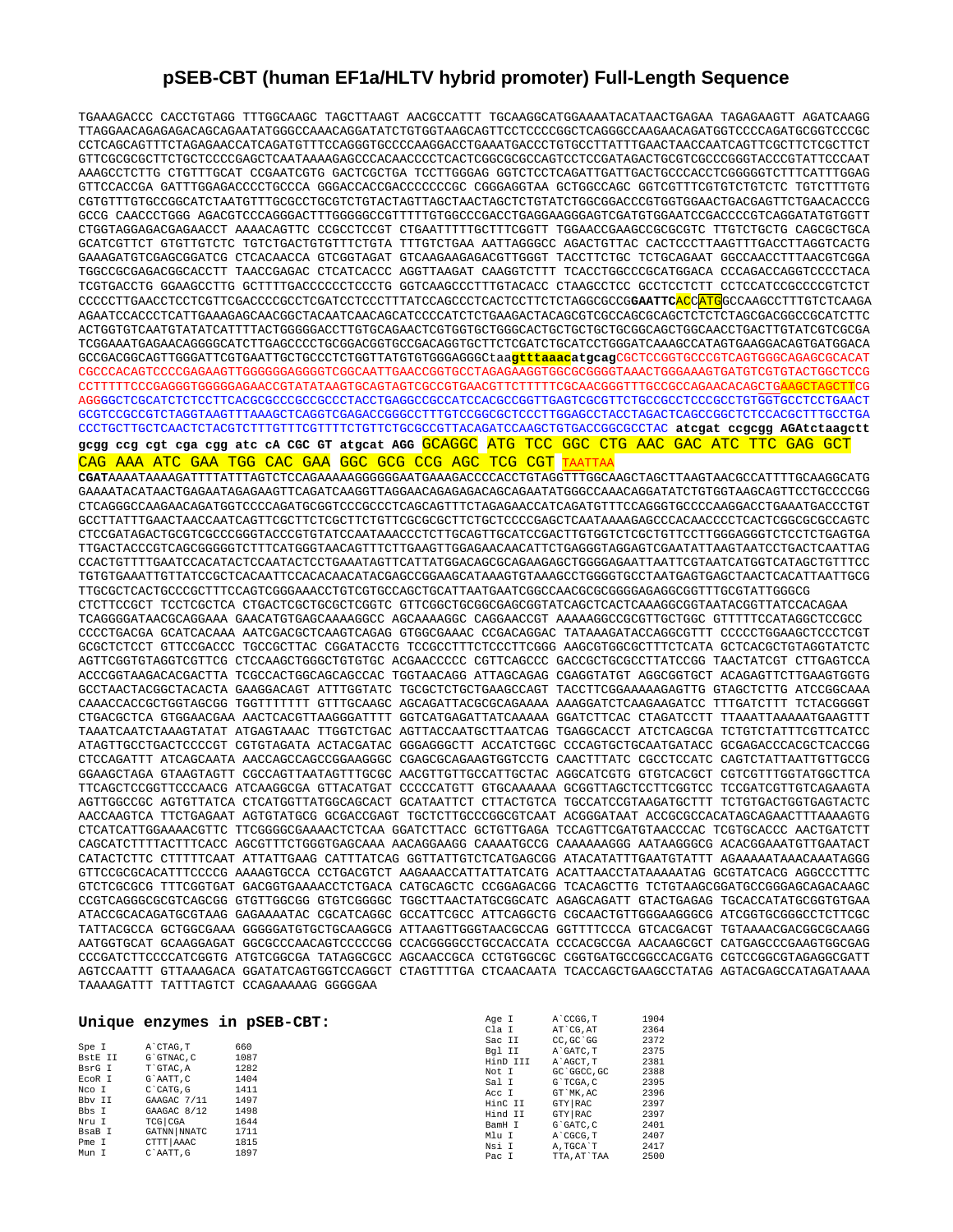| Sca I                                         | AGT ACT         |              | 4945           |                 |              |                |                 |            | 694          | 733          | 734          | 746          |
|-----------------------------------------------|-----------------|--------------|----------------|-----------------|--------------|----------------|-----------------|------------|--------------|--------------|--------------|--------------|
| Nde I                                         | CA`TA, TG       |              | 5636           |                 |              |                |                 |            | 747          | 1167         | 1236         | 1245         |
| Sph I<br>Number of enzymes = $28$             | G, CATG C       |              | 5860           |                 |              |                |                 |            | 1265<br>1974 | 1266<br>2238 | 1411<br>2369 | 1716<br>2710 |
|                                               |                 |              |                |                 |              |                |                 |            | 2789         | 2799         | 2946         | 3009         |
| The following enzymes do not cut in pSEB-CBT: |                 |              |                |                 |              |                |                 |            | 3311         | 3732         | 5806         | 5884         |
|                                               |                 |              |                |                 |              |                |                 |            | 5890         |              |              |              |
| Apa I                                         | Avr II          |              | Bcl I          | Blp I           |              | BsaA I         | BsaW I          | (5)        | 1829         | 1904         | 3778         | 3925         |
| BsiC I                                        | BsiW I          |              | Bsm I          | Bsp120 I        |              | Bsp1286 I      |                 |            | 4756         |              |              |              |
| BspM I                                        | BspM II         |              | Bst1107 I      | BstB I          |              | BstX I         | BseR I<br>Bsg I | (4)<br>(2) | 464<br>1600  | 1293<br>2022 | 1332         | 3012         |
| Dra III                                       | Eco72 I         |              | Esp I          | Fse I           |              | Hpa I          | BsiE I          | (10)       | 592          | 727          | 1532         | 1648         |
| PaeR7 I<br>SnaB I                             | PflM I<br>Spl I |              | Pml I<br>Srf I | Rsr II<br>Stu I |              | Sfi I<br>Xca I |                 |            | 2391         | 3488         | 3912         | 4835         |
|                                               |                 |              |                |                 |              |                |                 |            | 4984         | 5731         |              |              |
| pSEB-CBT: sites sorted by name:               |                 |              |                |                 |              |                | BsiHKA I        | (7)        | 338          | 2491         | 2887         | 3890         |
|                                               |                 |              |                |                 |              |                |                 |            | 5051         | 5136         | 5633         |              |
| Aat II                                        | (2)             | 745          | 5387           |                 |              |                | BsmA I          | (22)       | 107<br>734   | 475          | 531          | 609<br>1073  |
| Acc I                                         | (1)             | 2396         |                |                 |              |                |                 |            | 1132         | 832<br>1150  | 949<br>1328  | 1431         |
| Acc65 I                                       | (2)             | 401          | 2950           |                 |              |                |                 |            | 2208         | 2532         | 2655         | 3002         |
| Aci I                                         | (68)            | 197          | 203            | 566             | 588          |                |                 |            | 3023         | 4527         | 5301         | 5454         |
|                                               |                 | 688          | 727            | 860             | 901          |                |                 |            | 5498         | 6170         |              |              |
|                                               |                 | 1042<br>1317 | 1133<br>1355   | 1199<br>1532    | 1298<br>1614 |                | BsmB I          | (7)        | 733          | 831          | 1072         | 1131         |
|                                               |                 | 1681         | 1926           | 1963            | 2043         |                |                 |            | 1329         | 5455         | 5497         |              |
|                                               |                 | 2099         | 2102           | 2117            | 2148         |                | BsmF I          | (11)       | 172          | 185          | 564          | 729          |
|                                               |                 | 2155         | 2182           | 2369            | 2371         |                |                 |            | 764<br>2721  | 1205<br>2734 | 1585<br>5866 | 1853         |
|                                               |                 | 2387         | 2391           | 2746            | 2752         |                | BsoF I          | (41)       | 727          | 901          | 917          | 920          |
|                                               |                 | 3048         | 3262           | 3365            | 3421         |                |                 |            | 925          | 928          | 1133         | 1513         |
|                                               |                 | 3431         | 3455           | 3498            | 3505         |                |                 |            | 1532         | 1606         | 1609         | 1612         |
|                                               |                 | 3526<br>3791 | 3617<br>3912   | 3645<br>4022    | 3772<br>4157 |                |                 |            | 1615         | 1618         | 1782         | 1823         |
|                                               |                 | 4166         | 4528           | 4619            | 4810         |                |                 |            | 2043         | 2102         | 2117         | 2148         |
|                                               |                 | 4856         | 4977           | 5021            | 5098         |                |                 |            | 2388<br>3496 | 2391<br>3499 | 3397<br>3617 | 3478<br>3772 |
|                                               |                 | 5207         | 5306           | 5353            | 5527         |                |                 |            | 3915         | 3980         | 3983         | 4189         |
|                                               |                 | 5566         | 5576           | 5602            | 5640         |                |                 |            | 4517         | 4856         | 4883         | 4978         |
|                                               |                 | 5653         | 5679           | 5736            | 5995         |                |                 |            | 5207         | 5494         | 5603         | 5707         |
| Afl II                                        | (3)             | 35           | 1006           | 2582            |              |                |                 |            | 5780         |              |              |              |
| Afl III<br>Age I                              | (2)<br>(1)      | 2407<br>1904 | 3572           |                 |              |                | BspH I          | (4)        | 4292         | 5300         | 5405         | 5929         |
| Aha II                                        | (9)             | 742          | 1398           | 2355            | 5002         |                | Bsr I           | (18)       | 374          | 1030         | 1058         | 1546         |
|                                               |                 | 5384         | 5688           | 5871            | 5985         |                |                 |            | 1570<br>3373 | 1939<br>3979 | 1960<br>3992 | 2923<br>4106 |
|                                               |                 | 6006         |                |                 |              |                |                 |            | 4512         | 4630         | 4673         | 4940         |
| Ahd I                                         | (4)             | 1020         | 2995           | 3041            | 4465         |                |                 |            | 5112         | 5818         |              |              |
| Alu I                                         | (34)            | 30           | 34             | 336             | 580          |                | BsrB I          | (4)        | 1042         | 3264         | 3505         | 5306         |
|                                               |                 | 668          | 676            | 1515            | 1620         |                | BsrD I          | (2)        | 4526         | 4700         |              |              |
|                                               |                 | 2056<br>2345 | 2062<br>2383   | 2066<br>2489    | 2204<br>2577 |                | BsrG I          | (1)        | 1282         |              |              |              |
|                                               |                 | 2581         | 2885           | 3204            | 3237         |                | BssH II         | (5)        | 317          | 368          | 2480         | 2866         |
|                                               |                 | 3332         | 3396           | 3514            | 3740         |                | BssS I          | (4)        | 2917<br>1587 | 3745         | 5129         | 5436         |
|                                               |                 | 3830         | 3876           | 4133            | 4654         |                | BstE II         | (1)        | 1087         |              |              |              |
|                                               |                 | 4754         | 4817           | 5496            | 5515         |                | BstN I          | (17)       | 241          | 548          | 735          | 748          |
|                                               |                 | 5760         | 6116           |                 |              |                |                 |            | 1169         | 1194         | 1217         | 1237         |
| Alw I                                         | (16)            | 453          | 1051           | 1357            | 1727         |                |                 |            | 1267         | 1717         | 2790         | 3312         |
|                                               |                 | 2333<br>4134 | 2361<br>4220   | 2397<br>4220    | 2408<br>4317 |                |                 |            | 3600         | 3721         | 3734         | 5807         |
|                                               |                 | 4318         | 4782           | 5097            | 5103         |                |                 |            | 6084         |              | 370          |              |
| AlwN I                                        | (2)             | 2706         | 3988           |                 |              |                | BstU I          | (28)       | 317<br>905   | 319<br>1135  | 1644         | 903<br>1926  |
| ApaL I                                        | (3)             | 3886         | 5132           | 5629            |              |                |                 |            | 2095         | 2140         | 2371         | 2393         |
| Apo I                                         | (2)             | 872          | 1404           |                 |              |                |                 |            | 2409         | 2482         | 2493         | 2866         |
| Asc I<br>Ase I                                | (3)<br>(4)      | 368<br>3215  | 2480<br>3343   | 2917<br>3402    | 4637         |                |                 |            | 2868         | 2919         | 3419         | 3421         |
| Asp718                                        | (2)             | 401          | 2950           |                 |              |                |                 |            | 3619         | 4200         | 4530         | 5023         |
| Ava I                                         | (7)             | 331          | 397            | 498             | 1871         |                |                 |            | 5355         | 5455         | 5457         | 5560         |
|                                               |                 | 1973         | 2880           | 2946            |              |                | BstY I          | (9)        | 2337<br>4224 | 2375<br>4310 | 2401<br>4322 | 4213<br>5090 |
| Ava II                                        | (13)            | 186          | 199            | 254             | 551          |                |                 |            | 5107         |              |              |              |
|                                               |                 | 690          | 1219           | 1572            | 2735         |                | Bsu36 I         | (3)        | 781          | 1018         | 2111         |              |
|                                               |                 | 2748         | 2803           | 4603            | 4825         |                | Cac8 I          | (40)       | 28           | 32           | 319          | 370          |
| BamH I                                        | (1)             | 6080<br>2401 |                |                 |              |                |                 |            | 582          | 586          | 631          | 650          |
| Ban I                                         | $(17)$ 244      |              | 401            | 1142            | 1397         |                |                 |            | 1199         | 1508         | 1622         | 2064         |
|                                               |                 | 1687         | 1832           | 1907            | 2163         |                |                 |            | 2078<br>2385 | 2099<br>2424 | 2262<br>2482 | 2290<br>2491 |
|                                               |                 | 2354         | 2793           | 2950            | 3316         |                |                 |            | 2575         | 2579         | 2868         | 2919         |
|                                               |                 | 4413         | 5687           | 5870            | 5984         |                |                 |            | 3365         | 3394         | 3503         | 3589         |
| Ban II                                        | (9)             | 6005<br>338  | 351            | 1677            | 2078         |                |                 |            | 3626         | 4186         | 4577         | 5590         |
|                                               |                 | 2491         | 2887           | 2900            | 5937         |                |                 |            | 5738         | 5758         | 5762         | 5858         |
|                                               |                 | 5951         |                |                 |              |                |                 |            | 5899         | 5947         | 5989         | 6019         |
| Bbe I                                         | (6)             | 1401         | 2358           | 5691            | 5874         |                | Cfr10 I         | (8)        | 629<br>2351  | 1904<br>4545 | 2128<br>6008 | 2260<br>6017 |
|                                               |                 | 5988         | 6009           |                 |              |                | Cla I           | (1)        | 2364         |              |              |              |
| Bbs I                                         | (1)             | 1498         |                |                 |              |                | Csp6 I          | (8)        | 402          | 658          | 1283         | 1954         |
| Bbv I                                         | $(10)$ 931      |              | 939            | 1524            | 1629         |                |                 |            | 2951         | 4944         | 5620         | 6131         |
|                                               |                 | 1834<br>4894 | 3991<br>5505   | 3994            | 4200         |                | Dde I           | (24)       | 75           | 167          | 208          | 476          |
| Bbv II                                        | (1)             | 1497         |                |                 |              |                |                 |            | 781          | 1018         | 1290         | 1808         |
| Bcn I                                         | $(15)$ 164      |              | 399            | 400             | 571          |                |                 |            | 2111<br>2456 | 2205<br>2622 | 2256<br>2716 | 2379<br>2757 |
|                                               |                 | 724          | 2219           | 2713            | 2948         |                |                 |            | 3026         | 3097         | 3847         | 4256         |
|                                               |                 | 2949         | 3953           | 4649            | 5000         |                |                 |            | 4422         | 4962         | 5388         | 5623         |
|                                               |                 | 5501         | 5536           | 5887            |              |                | Dpn I           | $(28)$ 94  |              | 459          | 1046         | 1178         |
| Bfa I                                         | $(16)$ 31       | 1394         | 219<br>1522    | 661<br>1912     | 673<br>2063  |                |                 |            | 1363         | 1647         | 1708         | 1722         |
|                                               |                 | 2189         | 2251           | 2578            | 2768         |                |                 |            | 2339         | 2367         | 2377         | 2403         |
|                                               |                 | 4067         | 4320           | 4655            | 6090         |                |                 |            | 2642<br>4234 | 4140<br>4312 | 4215<br>4324 | 4226<br>4429 |
| Bgl I                                         | (2)             | 4585         | 5703           |                 |              |                |                 |            | 4770         | 4788         | 4834         | 5092         |
| Bgl II                                        | (1)             | 2375         |                |                 |              |                |                 |            | 5109         | 5145         | 5730         | 5954         |
| Bpm I                                         | (3)             | 2515         | 4535           | 6153            |              |                | DpnII           | $(28)$ 92  |              | 457          | 1044         | 1176         |
| Bsa I                                         | (7)             | 476<br>3003  | 530<br>3024    | 1149<br>4526    | 2207         |                |                 |            | 1361         | 1645         | 1706         | 1720         |
| BsaB I                                        | (1)             | 1711         |                |                 |              |                |                 |            | 2337         | 2365         | 2375         | 2401         |
| BsaH I                                        | (9)             | 742          | 1398           | 2355            | 5002         |                |                 |            | 2640<br>4232 | 4138         | 4213<br>4322 | 4224         |
|                                               |                 | 5384         | 5688           | 5871            | 5985         |                |                 |            | 4768         | 4310<br>4786 | 4832         | 4427<br>5090 |
|                                               |                 | 6006         |                |                 |              |                |                 |            | 5107         | 5143         | 5728         | 5952         |
| BsaJ I                                        | (33)            | 161          | 240            | 250             | 397          |                | Dra I           | (5)        | 1815         | 2200         | 4331         | 4350         |
|                                               |                 | 461          | 497            | 546             | 547          |                |                 |            |              |              |              |              |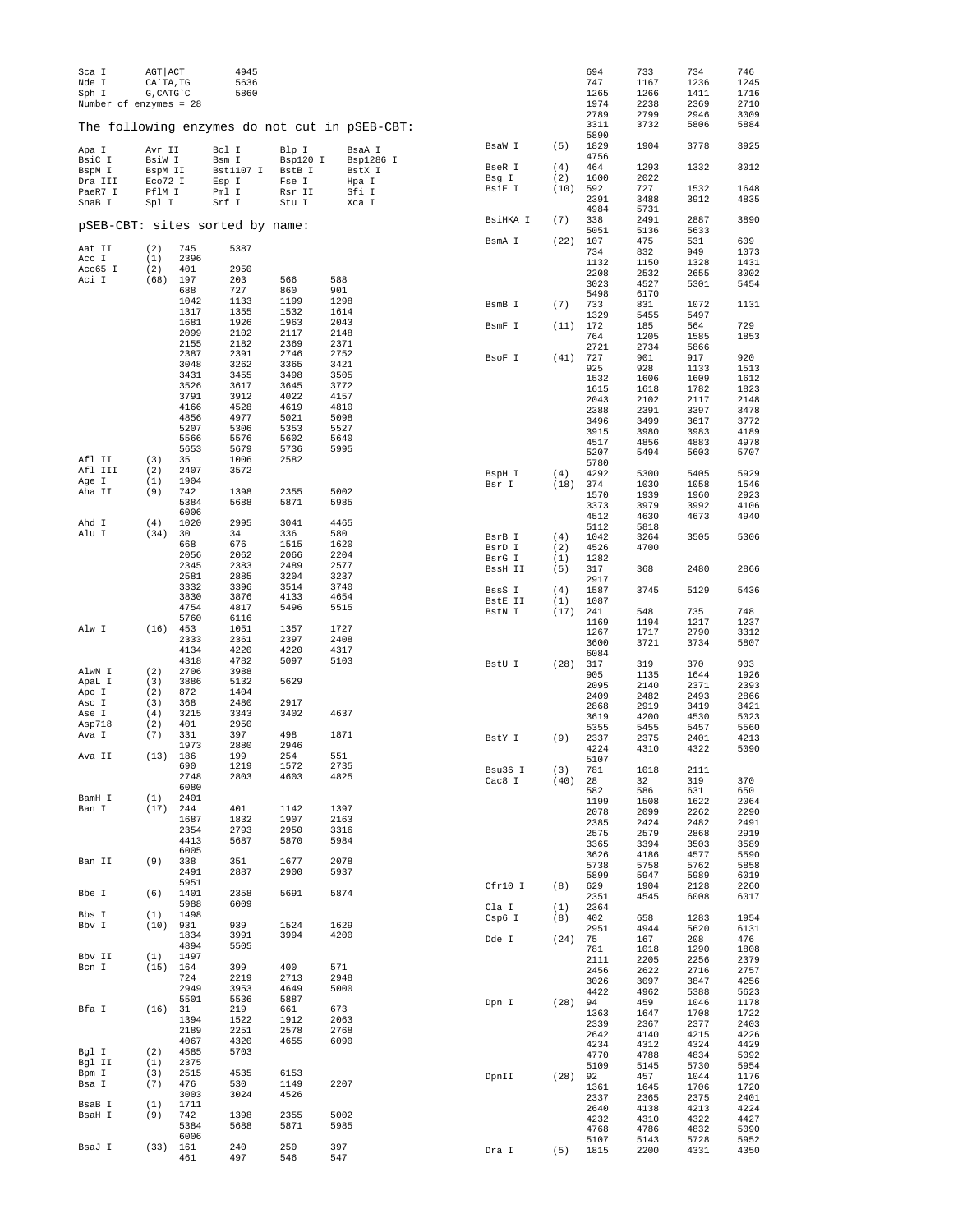|           |            | 5042         |              |              |              |                |           |             | 4757         | 4999         | 5500         | 5534         |
|-----------|------------|--------------|--------------|--------------|--------------|----------------|-----------|-------------|--------------|--------------|--------------|--------------|
| Drd I     | (3)        | 1500         | 3680         | 5549         |              |                |           |             | 5886         | 6009         | 6018         | 6033         |
| Dsa I     | (4)        | 694          | 1411         | 2369         | 5890         | Hph I          |           | (13)        | 1157         | 1183         | 1401         | 4309         |
| Eae I     | (11)       | 582          | 724          | 1109         | 1130         |                |           |             | 4536         | 4950         | 5158         | 5191         |
|           |            | 1414         | 1529         | 2388         | 3411         |                |           |             | 5475         | 5484         | 5977         | 6022         |
| Eag I     | (3)        | 4853<br>724  | 5887<br>1529 | 6019<br>2388 |              | Kas I          |           | (6)         | 6103<br>1397 | 2354         | 5687         | 5870         |
| Ear I     | (6)        | 1070         | 1311         | 3194         | 3456         |                |           |             | 5984         | 6005         |              |              |
|           |            | 5260         | 5748         |              |              | Kpn I          |           | (2)         | 405          | 2954         |              |              |
| Eco47 III | (3)        | 923          | 1826         | 5926         |              | Mae I          |           | (16)        | 31           | 219          | 661          | 673          |
| Eco57 I   | (5)        | 1509         | 2077         | 4119         | 5133         |                |           |             | 1394         | 1522         | 1912         | 2063         |
|           |            | 6137         |              |              |              |                |           |             | 2189         | 2251         | 2578         | 2768         |
| ECON I    | (4)        | 784          | 1392         | 1915         | 2110         |                |           |             | 4067         | 4320         | 4655         | 6090         |
| Eco0109 I | (6)        | 254          | 1219         | 1572         | 2803         | Mae II         |           | (10)        | 742          | 1081         | 1122         | 2019         |
|           |            | 5441         | 5895         |              |              |                |           |             | 2302         | 4275         | 4691         | 5064         |
| ECOR I    | (1)        | 1404         |              |              |              |                |           |             | 5384         | 5826         |              |              |
| ECOR II   | (17)       | 239          | 546          | 733          | 746          |                | Mae III   | (20)        | 39           | 994          | 1022         | 1087         |
|           |            | 1167<br>1265 | 1192<br>1715 | 1215<br>2788 | 1235<br>3310 |                |           |             | 1231<br>3064 | 2331<br>3928 | 2347<br>3991 | 2586<br>4107 |
|           |            | 3598         | 3719         | 3732         | 5805         |                |           |             | 4390         | 4721         | 4779         | 4932         |
|           |            | 6082         |              |              |              |                |           |             | 5120         | 5508         | 5799         | 5819         |
| ECOR V    | (3)        | 140          | 2688         | 6073         |              | Mbo I          |           | (28)        | 92           | 457          | 1044         | 1176         |
| Ehe I     | (6)        | 1399         | 2356         | 5689         | 5872         |                |           |             | 1361         | 1645         | 1706         | 1720         |
|           |            | 5986         | 6007         |              |              |                |           |             | 2337         | 2365         | 2375         | 2401         |
| Fnu4H I   | (41)       | 727          | 901          | 917          | 920          |                |           |             | 2640         | 4138         | 4213         | 4224         |
|           |            | 925          | 928          | 1133         | 1513         |                |           |             | 4232         | 4310         | 4322         | 4427         |
|           |            | 1532         | 1606         | 1609         | 1612         |                |           |             | 4768         | 4786         | 4832         | 5090         |
|           |            | 1615         | 1618         | 1782         | 1823         |                |           |             | 5107         | 5143         | 5728         | 5952         |
|           |            | 2043         | 2102         | 2117         | 2148         | Mbo II         |           | (15)        | 1086         | 1299         | 1445         | 1502         |
|           |            | 2388         | 2391         | 3397         | 3478         |                |           |             | 1530         | 2440         | 3210         | 3444         |
|           |            | 3496         | 3499         | 3617         | 3772         |                |           |             | 4233         | 4306         | 5061         | 5139         |
|           |            | 3915<br>4517 | 3980<br>4856 | 3983<br>4883 | 4189<br>4978 |                |           | (1)         | 5248<br>2407 | 5736         | 5948         |              |
|           |            | 5207         | 5494         | 5603         | 5707         | Mlu I<br>Mme I |           | (6)         | 829          | 1106         | 3011         | 3063         |
|           |            | 5780         |              |              |              |                |           |             | 3786         | 3970         |              |              |
| Fok I     | (12)       | 423          | 1140         | 1300         | 1464         | Mnl I          |           | (53)        | 167          | 216          | 368          | 387          |
|           |            | 1699         | 2107         | 2971         | 4431         |                |           |             | 432          | 460          | 484          | 506          |
|           |            | 4612         | 4899         | 5542         | 5786         |                |           |             | 510          | 566          | 776          | 872          |
| Fsp I     | (2)        | 4687         | 5710         |              |              |                |           |             | 1168         | 1271         | 1304         | 1310         |
| Gdi II    | (11)       | 723          | 725          | 1129         | 1528         |                |           |             | 1313         | 1319         | 1349         | 1352         |
|           |            | 1530         | 2387         | 2389         | 3412         |                |           |             | 1367         | 1374         | 1390         | 1454         |
|           |            | 4852         | 5888         | 6020         |              |                |           |             | 1795         | 1796         | 1880         | 1969         |
| Gsu I     | (3)        | 2516         | 4536         | 6154         |              |                |           |             | 2064         | 2106         | 2160         | 2176         |
| Hae I     | (6)        | 584          | 1111         | 1416         | 3587         |                |           |             | 2445         | 2765         | 2917         | 2936         |
|           |            | 3598         | 4050         |              |              |                |           |             | 2981         | 3008         | 3032         | 3092         |
| Hae II    | (12)       | 925          | 1401         | 1828         | 2235         |                |           |             | 3421         | 3470         | 3680         | 3753         |
|           |            | 2358         | 3450         | 3820         | 5691         |                |           |             | 4004         | 4404         | 4485         | 4631         |
|           |            | 5874         | 5928         | 5988         | 6009         |                |           |             | 4837         | 5432         | 5490         | 5750         |
| Hae III   | (31)       | 129          | 173          | 584          | 726          |                |           |             | 6034         |              |              |              |
|           |            | 762<br>1132  | 774<br>1197  | 987<br>1416  | 1111<br>1531 | Msc I<br>Mse I |           | (3)<br>(26) | 584<br>36    | 1111<br>1007 | 1416<br>1119 | 1149         |
|           |            | 2116         | 2221         | 2390         | 2435         |                |           |             | 1173         | 1814         | 2199         | 2496         |
|           |            | 2677         | 2722         | 3413         | 3587         |                |           |             | 2500         | 2583         | 3117         | 3215         |
|           |            | 3598         | 3616         | 4050         | 4508         |                |           |             | 3343         | 3402         | 4278         | 4330         |
|           |            | 4588         | 4855         | 5442         | 5740         |                |           |             | 4335         | 4349         | 4402         | 4637         |
|           |            | 5889         | 5897         | 6021         |              |                |           |             | 4676         | 5041         | 5413         | 5594         |
| Hga I     | (12)       | 381          | 642          | 895          | 1491         |                |           |             | 5791         | 6061         |              |              |
|           |            | 2168         | 2383         | 2930         | 3682         | Msl I          |           | (2)         | 4717         | 4876         |              |              |
|           |            | 4260         | 4992         | 5550         | 6019         | Msp I          |           | (32)        | 163          | 398          | 569          | 630          |
| HgiA I    | (7)        | 338          | 2491         | 2887         | 3890         |                |           |             | 723          | 1401         | 1830         | 1905         |
|           |            | 5051         | 5136         | 5633         |              |                |           |             | 2129         | 2217         | 2229         | 2261         |
| HgiE II   | (2)        | 4151         | 5631         |              |              |                |           |             | 2352         | 2432         | 2712         | 2947         |
| Hha I     | (45)       | 319          | 321          | 370          | 372          |                |           |             | 3290         | 3779         | 3926         | 3952         |
|           |            | 648          | 905          | 924          | 1400         |                |           |             | 4142         | 4546         | 4580         | 4647         |
|           |            | 1512<br>2097 | 1827<br>2234 | 1854<br>2329 | 1926<br>2357 |                |           |             | 4757<br>5886 | 4999<br>6009 | 5500<br>6018 | 5534<br>6033 |
|           |            | 2482         | 2484         | 2868         | 2870         |                | MspAl I   | (12)        | 588          | 1620         | 2056         | 2371         |
|           |            | 2919         | 2921         | 3196         | 3356         |                |           |             | 3048         | 3396         | 3914         | 4159         |
|           |            | 3421         | 3449         | 3482         | 3752         |                |           |             | 5100         | 5566         | 5760         | 6116         |
|           |            | 3819         | 3919         | 4093         | 4202         | Mun I          |           | (1)         | 1897         |              |              |              |
|           |            | 4595         | 4688         | 5025         | 5357         | Nae I          |           | (3)         | 631          | 2262         | 6019         |              |
|           |            | 5457         | 5560         | 5690         | 5711         | Nar I          |           | (6)         | 1398         | 2355         | 5688         | 5871         |
|           |            | 5844         | 5873         | 5927         | 5987         |                |           |             | 5985         | 6006         |              |              |
|           |            | 6008         |              |              |              | Nci I          |           | $(15)$ 163  |              | 398          | 399          | 570          |
| HinC II   | (1)        | 2397         |              |              |              |                |           |             | 723          | 2218         | 2712         | 2947         |
| Hind II   | (1)        | 2397         |              |              |              |                |           |             | 2948         | 3952         | 4648         | 4999         |
| HinD III  | (1)        | 2381         |              |              |              |                |           |             | 5500         | 5535         | 5886         |              |
| Hinf I    | (17)       | 442<br>1437  | 450<br>1769  | 791<br>2135  | 802<br>2254  | Nco I<br>Nde I |           | (1)<br>(1)  | 1411<br>5636 |              |              |              |
|           |            | 3107         | 3129         | 3150         | 3407         | NgoM I         |           | (3)         | 629          | 2260         | 6017         |              |
|           |            | 3472         | 3547         | 3943         | 4460         | Nhe I          |           | (3)         | 30           | 2062         | 2577         |              |
|           |            | 6098         |              |              |              |                | Nla III   | (19)        | 62           | 1205         | 1415         | 1822         |
| HinI I    | (9)        | 742          | 1398         | 2355         | 5002         |                |           |             | 2430         | 2609         | 3063         | 3230         |
|           |            | 5384         | 5688         | 5871         | 5985         |                |           |             | 3576         | 4296         | 4787         | 4797         |
|           |            | 6006         |              |              |              |                |           |             | 4875         | 4911         | 5304         | 5409         |
| HinP I    | (45)       | 317          | 319          | 368          | 370          |                |           |             | 5493         | 5860         | 5933         |              |
|           |            | 646          | 903          | 922          | 1398         | Nla IV         |           | (38)        | 188          | 201          | 246          | 403          |
|           |            | 1510         | 1825         | 1852         | 1924         |                |           |             | 521          | 552          | 692          | 761          |
|           |            | 2095         | 2232         | 2327         | 2355         |                |           |             | 893          | 1144         | 1221         | 1399         |
|           |            | 2480         | 2482         | 2866         | 2868         |                |           |             | 1573         | 1689         | 1834         | 1909         |
|           |            | 2917         | 2919         | 3194         | 3354         |                |           |             | 1961         | 2165         | 2244         | 2356         |
|           |            | 3419         | 3447         | 3480         | 3750         |                |           |             | 2403         | 2737         | 2750         | 2795         |
|           |            | 3817         | 3917         | 4091         | 4200         |                |           |             | 2952         | 3318         | 3604         | 3643         |
|           |            | 4593         | 4686         | 5023         | 5355         |                |           |             | 4415         | 4509         | 4550         | 4761         |
|           |            | 5455<br>5842 | 5558<br>5871 | 5688<br>5925 | 5709<br>5985 |                |           |             | 5351<br>5986 | 5689<br>6007 | 5872         | 5896         |
|           |            | 6006         |              |              |              | Not I          |           | (1)         | 2388         |              |              |              |
| Hpa II    | $(32)$ 163 |              | 398          | 569          | 630          | Nru I          |           | (1)         | 1644         |              |              |              |
|           |            | 723          | 1401         | 1830         | 1905         | Nsi I          |           | (1)         | 2417         |              |              |              |
|           |            | 2129         | 2217         | 2229         | 2261         |                | Nsp7524 I | (5)         | 1818         | 2426         | 3572         | 5489         |
|           |            | 2352         | 2432         | 2712         | 2947         |                |           |             | 5856         |              |              |              |
|           |            | 3290         | 3779         | 3926         | 3952         |                | NspB II   | (12)        | 588          | 1620         | 2056         | 2371         |
|           |            | 4142         | 4546         | 4580         | 4647         |                |           |             | 3048         | 3396         | 3914         | 4159         |